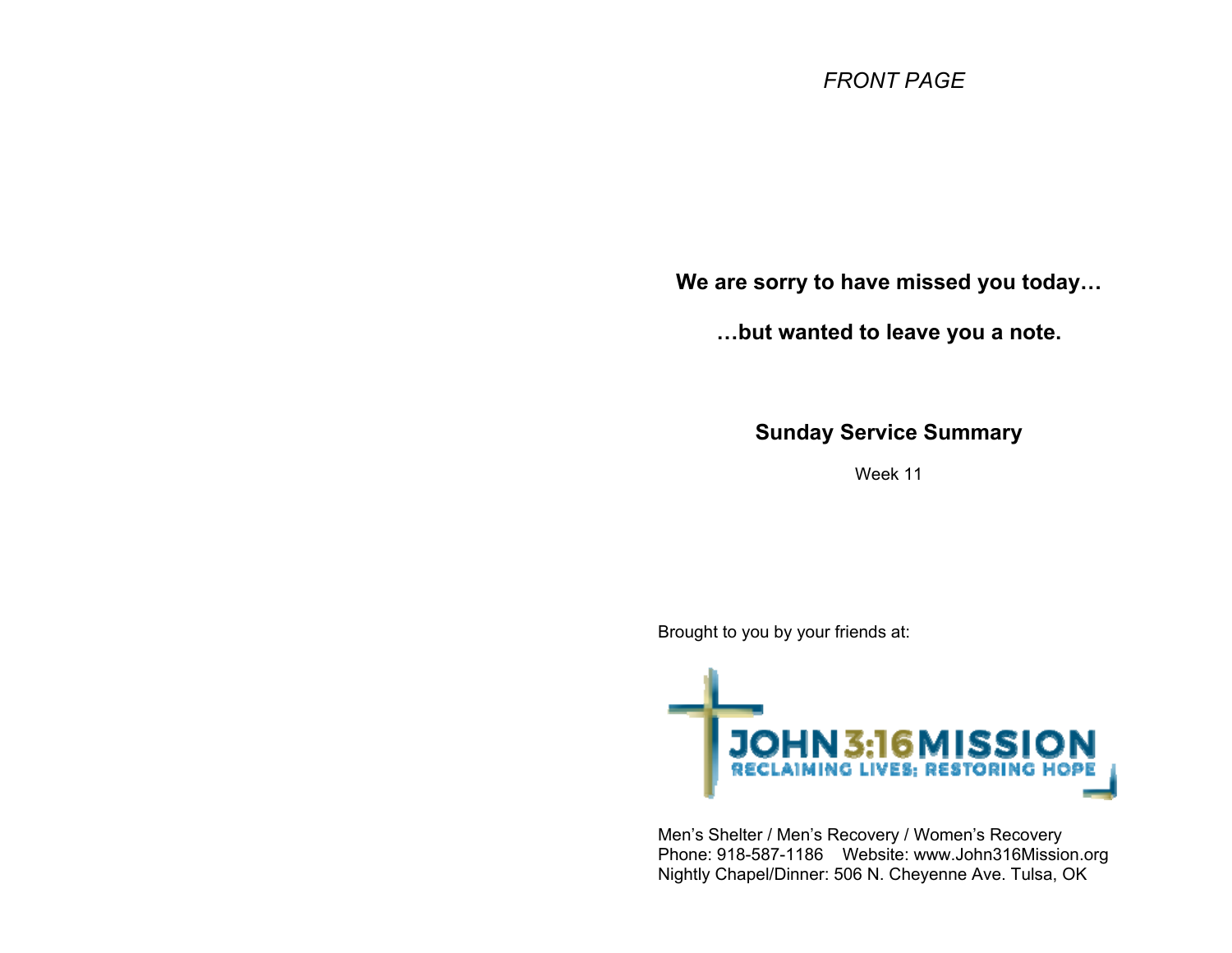## **Luke 4: 1-13**

Filled with the holy Spirit, Jesus returned from the Jordan and was led by the Spirit into the desert for 40 days, to be tempted by the devil. He ate nothing during those days and when they were over he was hungry.

The devil said to him, "if you are the Son of God, command this stone to become bread".

Jesus answered him, "It is written, 'One does not live by bread alone'".

Then he took him up and showed hum all the kingdoms of the world in a single instant. The devil said to him, "I shall give to you all this power and their glory; for it has been handed over to me and I may give to whomever I wish. All this will be yours, if you worship me".

Jesus said to him in reply, It is written: "You shall worship the Lord, your God, and him alone shall you serve"".

Then he led him to Jerusalem, made him stand on the parapet of the temple and said to him, "If you are the Son of God throw yourself down from here, for it is written, 'He will command his angels concerning you, to guard you', and "With their hands they will support you, lest you dash your foot against a stone'".

Jesus said to him in reply, "It also says, 'You shall not put the Lord, your God, to the test'".

When the devil had finished every temptation, he departed from him for a time.

## **Reflections:**

In this reading we hear of the temptation of Jesus by Satan while in the desert for 40 days. These three temptations have been understood as overcoming the three desires for Pleasure, Power and Prestige.

The first temptation to turn the stone in to bread is about more than just food, it was the temptation to discard the limits of His humanity and to "be like God". That is what Adam did when he chose to eat from the Tree of Knowledge.

The second temptation is for Jesus to be "successful" at the cost of being "faithful". Many people expected Jesus as the messiah to be a political ruler, a role that was not part of his mission. It is often an easy temptation to give in to other's expectations of us and to become the person others want us to be rather than the person God wants us to be.

The third temptation is for Jesus to "test" God's presence and protective action. It is the temptation to doubt that God is with us in moments of crisis. Jesus remained faithful, never doubting the love of the Father was there, never needing to test it. He remained faithful and trusting in the Father's love even as He died on the cross. He didn't need proof, He had faith.

Jesus overcame these three temptations as He began His ministry. Each of these temptations surfaced in the Exodus as the Hebrew people wandered for 40 years in the desert. They gave in to the temptations of Pleasure and attempted to hoard manna. They were tempted by Power to set up idols to control God's action. And they were tempted by Prestige thinking that God had abandoned them during their trials. Jesus overcame the temptations by which the people of Israel failed in their faith. Our Lord has shown us what a disciple's life looks like when we, too, overcome those same temptations in our lives.